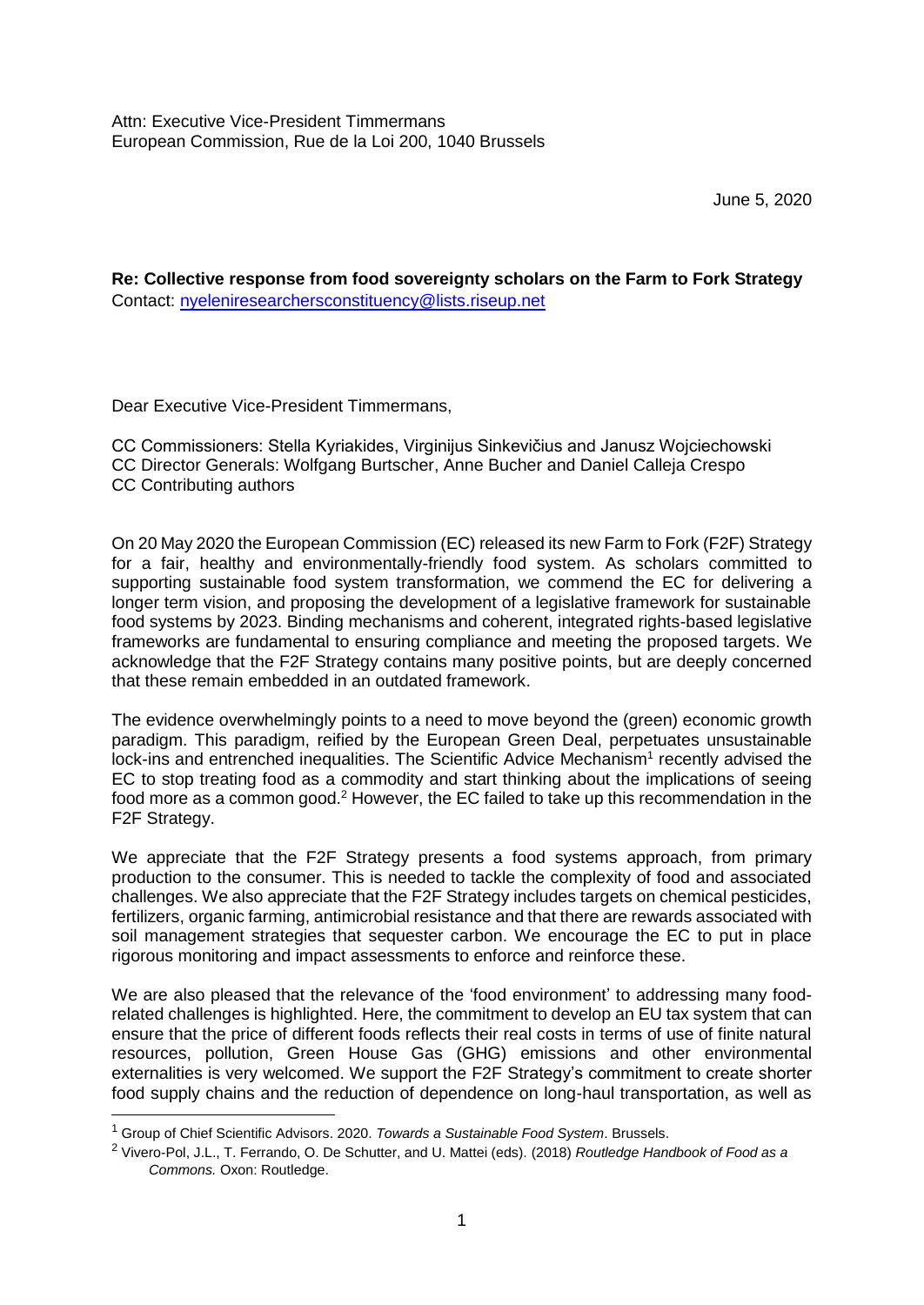on unsustainable crops to feed the intensive animal industry. We commend the EC for recognizing that through imports the EU is promoting carbon leakage in other territories. We are encouraged to see the EC commit to developing policies that strengthen territorial networks, ecosystems and economies. Building on the premise highlighted by the F2F Strategy that all people need to benefit from a just transition, we insist that social inequalities within territories must be taken into consideration.

Recognizing these important contributions, we have a number of specific concerns about the F2F Strategy.

# **Production**

Ensuring sustainable food production means concrete changes in business as usual. However, the F2F Strategy does not address the causes of our current challenges in sustainable and structural ways. The F2F Strategy fails to recognize that there are various food systems and production models in Europe and that issues such as pesticide and antimicrobial use, excess fertilization, biodiversity loss, labour exploitation, and unhealthy diets promotion are essentially linked to the industrial food system. This lack of recognition restricts the ability of the F2F Strategy to adequately support small-scale producers and peasant agriculture. Instead, the F2F Strategy highlights precision farming and the digital transformation of farms, with an active role for the financial sector, rather than public policies. This can lead to further promotion of farm concentration and accelerate the disappearance of small-scale farmers that are the core of agroecology and a sustainable food systems approach. In this regard, we note that post-2020 Common Agricultural Policy (CAP) National Strategic Plans will play a central role in achieving the goals of the F2F Strategy. While the Commission's CAP reform proposal has been deemed compatible with the Green Deal and the F2F Strategy3, we call on the EC to take the necessary legal, financial and practical measures to ensure there is full alignment between the F2F Strategy and the future CAP.

### *Agroecology*

-

The F2F Strategy fails to recognize the role of agroecology in European food systems and its potential. In the F2F Strategy, agroecology is defined in a limited way, despite the ample recognition by farmers, social movements and international organisations of its key role in integrating ecological principles into the design and management of agricultural systems. While we are pleased to see a focus on new knowledge and innovations to scale up agroecological approaches in primary production, this should not be used to delay action. While more research is always valuable, there is already a wealth of peer-reviewed science about agroecology which provides evidence for immediate action.<sup>4,5</sup> From this perspective, gene editing remains a false solution that should not be pursued - not only in light of the judgment of the EU Court of Justice,<sup>6</sup> but as a matter of avoiding further privatization of food systems.

With regards to sustainable food production, and in the context of the current crises, more ambitious targets are needed to promote ecological practices that increase biodiversity and soil fertility, reduce erosion and contamination of soils, water and air, support adaptation to climate change and decrease energy consumption. The F2F Strategy highlights and recognizes the potential of organic farming, especially in relation to opportunities for youth,

<sup>&</sup>lt;sup>3</sup> European Commission, ["Analysis of links between CAP Reform and Green Deal"](https://ec.europa.eu/info/sites/info/files/food-farming-fisheries/sustainability_and_natural_resources/documents/analysis-of-links-between-cap-and-green-deal_en.pdf), SWD(2020) 93 final, 20 May 2020.

<sup>&</sup>lt;sup>4</sup> van der Ploeg, Jan Douwe, et al. 2019. "The Economic Potential of Agroecology: Empirical Evidence from Europe." *Journal of Rural Studies* 71:46–61.

<sup>5</sup> De Schutter, Olivier. 2010. *"Agroecology and the Right to Food", Report Presented at the 16th Session of the United Nations Human Rights Council [A/HRC/16/49]*. New York.

<sup>&</sup>lt;sup>6</sup> Judgement of the Court (Grand Chamber) 25 July 2018. In Case [C-528/16.](http://curia.europa.eu/juris/document/document_print.jsf?docid=204387&text=&dir=&doclang=EN&part=1&occ=first&mode=req&pageIndex=1&cid=10029262)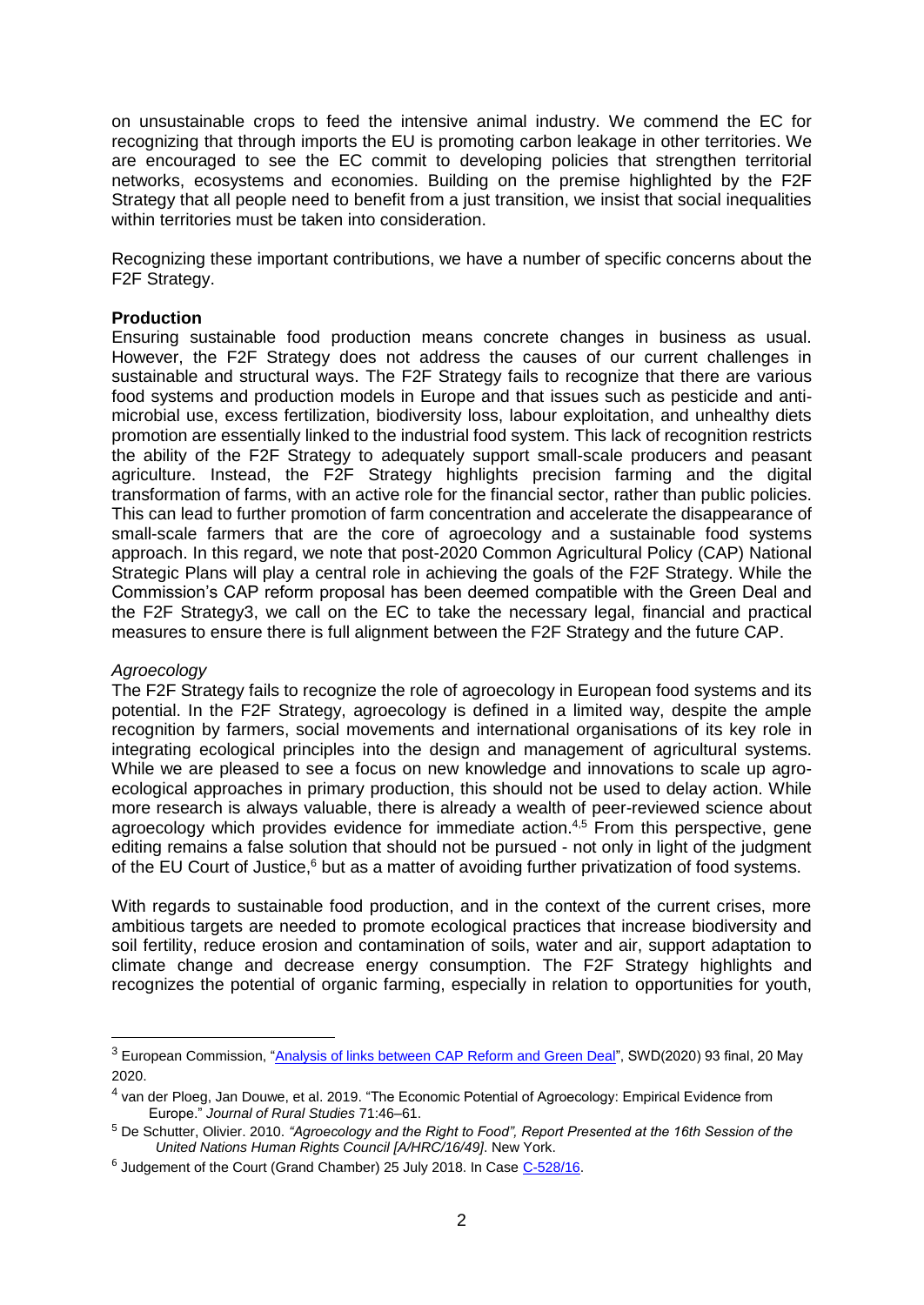but fails to adequately define organic agriculture. It also fails to pay enough attention to farm renewal, access to land and extensive livestock farming.

#### *Access to natural resources*

Food producers across Europe struggle with accessing quality and affordable land, but there are no measures in the F2F Strategy that tackle land concentration and the rising cost of land. New entrants face barriers including: access to land; training and start-up costs and access to markets.<sup>7</sup> Yet, many are attracted to alternative food systems, short chains and community supported agriculture.<sup>8</sup> These alternative supply chains, which most clearly fulfil the main objectives of the F2F Strategy (provision of accessible, healthy and sustainable food), surprisingly receive no attention in it. The F2F Strategy remains heavily geared towards the global food value chain, and pays no specific attention to youth, potential new entrants, and the diversity of people, cultures, and ecosystems that exist in Europe. As highlighted by the European Court of Auditor,<sup>9</sup> support to young farmers should be better targeted if effective generational renewal is to be achieved.

The F2F Strategy recognises the importance of traditionally and locally-adapted seed varieties in building sustainable and healthy food systems. However, it fails to recognise the fundamental role played by farmers in managing agricultural biodiversity. Farmers' seed systems play autonomous and decisive roles in amplifying cultivated biodiversity, increasing the capacity to adapt to climate change and provide healthy diets. With regard to the proposal to facilitate the registration of seed varieties, we warn that such mechanisms impose individual rights on seeds in contravention to the provisions of Article 9 of the International Treaty on Plant Genetic Resources for Food and Agriculture, which recognises the right of farmers 'to save, use, exchange and sell farm-saved seed/propagating material' (article 9). The collective rights of farmers to produce, reproduce, save and exchange seeds, including genetic information that can be derived in digitised forms (DSI), should be recognised, prohibiting the imposition of patents on such material and the information contained therein. Any efforts at registration must follow the Nagoya Protocol and create the conditions for the use of these seeds without the obligation of registering them if the users so decide.

### *Workers*

-

Our current food system is reliant on under-paid, undeclared and precarious farm and food sector workers operating in exploitative and sub-standard working conditions (most often women and migrants).<sup>10</sup> The F2F Strategy supports job creation in the food and agriculture sector without clearly defining the types of jobs that will be created and for whom. Clear vision and leadership is required here and the F2F Strategy should ensure gender equality, secure and dignified working conditions and living wages. In this respect it is important to strengthen legal and safe channels for third-country workers, to reform migration and asylum policies (i.e. the Dublin Regulation), to facilitate the regularization of all migrants,<sup>11</sup> to support the implementation of equal treatment provisions covering all categories of workers, to promote social and economic inclusion in rural areas, and to introduce conditionalities on CAP payments based on respect for labour rights, developed with the participation of

<sup>7</sup> Zondag, M.-J.; Koppert, S.; de Lauwere, C.; Sloot, P.; Pauer. 2015. A. *Needs of Young Farmers. Report I of the Pilot Project: Exchange Programmes for Young Farmers.*; European Commission: Brussels, Belgium.

<sup>8</sup> Plank, Christina, Robert Hafner, and Rike Stotten. 2020. "Analyzing Values-Based Modes of Production and Consumption: Community-Supported Agriculture in the Austrian Third Food Regime." *Österreichische Zeitschrift Für Soziologie* 45(1):49–68. https://doi.org/10.1007/s11614-020-00393-1

<sup>9</sup> European Court of Auditor (2017). *[EU support to young farmers should be better targeted to foster effective](https://www.eca.europa.eu/Lists/ECADocuments/SR17_10/SR_YOUNG_FARMERS_EN.pdf%20).)  [generational renewal.](https://www.eca.europa.eu/Lists/ECADocuments/SR17_10/SR_YOUNG_FARMERS_EN.pdf%20).) Special report No 10/2017.*

<sup>&</sup>lt;sup>10</sup> J.F. Rye and S. Scott, 2018, International Labour Migration and Food Production in Rural Europe: A Review of the Evidence, *Sociologia Ruralis*, 58: 928-952; F. Natale et al., 2019, *Migration in EU Rural Areas,* European Union, Luxembourg.

<sup>11</sup> A. Corrado , F.S. Caruso, M. Lo Cascio, M. Nori, L. Palumbo and A. Triandafyllidou, 2018, Is Italian Agriculture a "Pull Factor" for Irregular Migration – And, If So, Why?, Open Society European Policy Institute.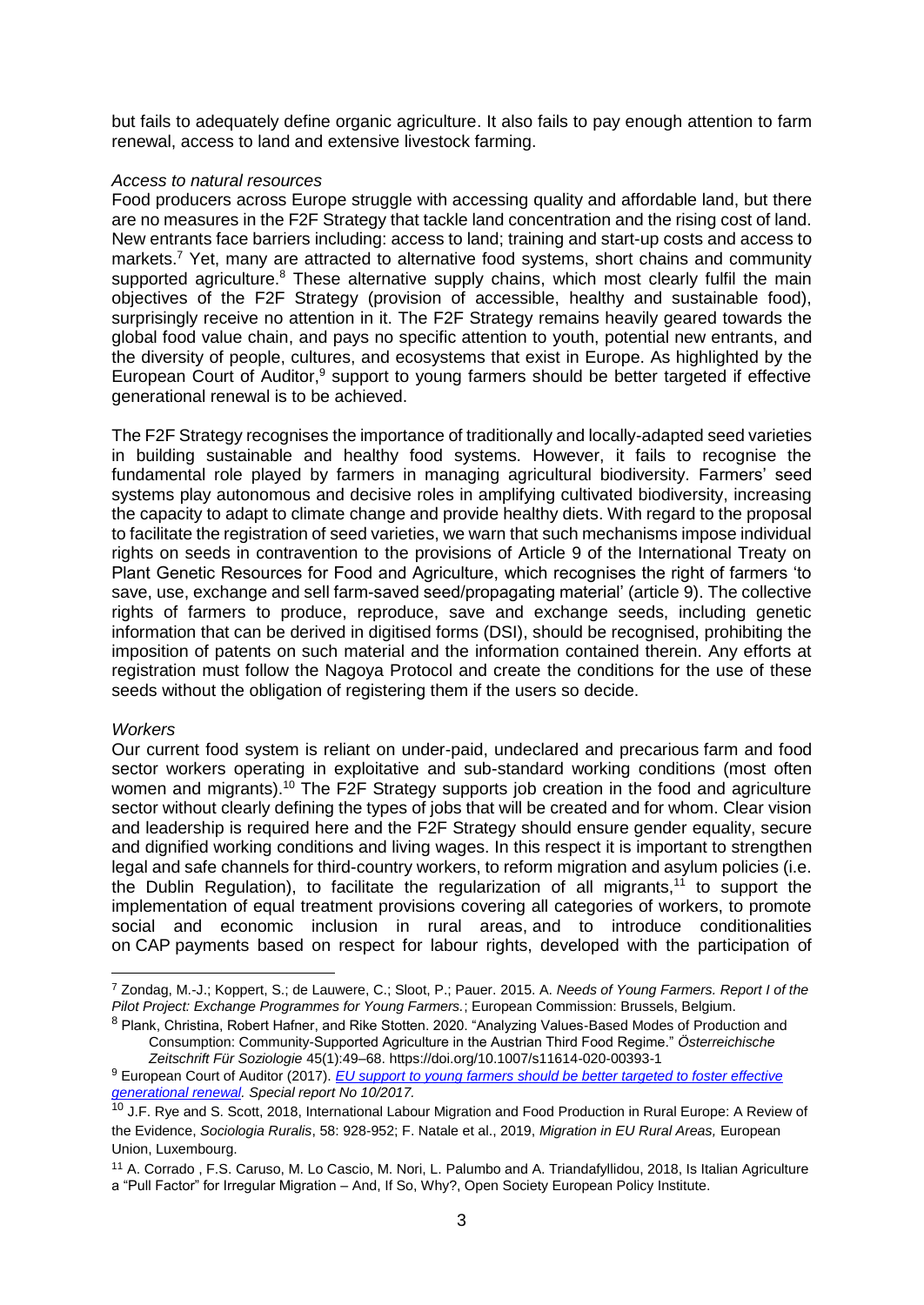affected parties. Also, there is need to rethink the 2017 Dublin Regulation on migration and for the EU cooperate with member states so as to facilitate the regularization of all migrants (not only workers or farm workers).

#### *Animals, livestock and fisheries*

-

The lack of target on the reduction of the overall stock of animals, despite recognition that animals contribute 10.3% of GHG in Europe is concerning. We would like to see the EC take concrete measures to move away from and des-intensify industrialised animal farming, and promote sustainable extensive livestock and pastoralist systems, linked to vibrant territories and re-localised food chains. This will have a positive effect on both the promotion of sustainable and healthy diets and on the overall stock of animals. Where transport of livestock is necessary, there is a need for better enforcement, sanctions and reduced journey times,<sup>12</sup> while also supporting transhumant routes.

In general, the F2F Strategy remains rather silent on mobile pastoralism and extensive livestock systems. This sector has been damaged not only by agrarian policies oriented to industrial standards, but also environmental policies that ignored the role of pastoralism in nature protected areas. In this regard, agroecology contributes to achieving multiple goals, as it sees animals as key components of the circular production system of the farm. Further, agroecology contributes to innovations in traditional livestock management systems, promoting mixed and high-nature value landscapes and agro-silvo-pastoral systems. Emerging evidence indicates that holistic management, aligned with agroecological principles, has a number of positive environmental impacts, including soil regeneration and carbon sequestration, fire prevention and biodiversity increases.<sup>13</sup>

Given the importance of fisheries to the EU economy and diet, we found the focus on fisheries too limited, insofar as it focused only on the management of stocks in the Mediterranean and aquaculture. There is a lack of acknowledgement about the role of the Common Fisheries Policy (CFP) itself in facilitating overfishing and excessive by-catch. This is an issue which seriously impacts EU fisheries as well as other countries which have Sustainable Fisheries Partnership Agreements with the EU, thus opening up their marine resources to EU vessels, accelerating overfishing and displacement of local small scale fishers.<sup>14</sup> The F2F Strategy fails to mention the urgent need to address the CFP's unequal distribution of quota that undermines the livelihoods of artisanal and small scale fishers inside and outside of the EU while benefiting the vessels which most contribute to overfishing in the first place.<sup>15</sup> Meanwhile aquaculture is presented as a sustainable solution to overfishing, which obscures the ways that pressure can be simply shifted to wild fish stocks that are used for fish meal to feed farmed fish. Also overlooked in the F2F Strategy are the social consequences of transitioning to capital intensive aquaculture, which can fuel the concentration of control over fisheries resources and undermine small scale fisher livelihoods.<sup>16</sup> EU policy needs to abandon the 'fish-stock' and 'maximum sustainable yield' approach to quotas, take into consideration the enforcement of existing regulations, but also adopt a regenerative and ecological understanding of sea life in the frame of ecosystem-based and adaptive management. While the F2F Strategy highlights

<sup>12</sup> See[: https://www.europarl.europa.eu/news/en/press-room/20190207IPR25224/meps-urge-eu-states-to](https://www.europarl.europa.eu/news/en/press-room/20190207IPR25224/meps-urge-eu-states-to-ensure-better-care-of-transported-animals)[ensure-better-care-of-transported-animals](https://www.europarl.europa.eu/news/en/press-room/20190207IPR25224/meps-urge-eu-states-to-ensure-better-care-of-transported-animals)

<sup>13</sup> Retallack, G. (2013) 'Global Cooling by Grassland Soils of the Geological Past and Near Future' in *Annu. Rev. Earth Planet. Sci*. 2013.41:69–86; Stanley and Rowntree et al. (2018) 'Impacts of soil carbon sequestration on life cycle greenhouse gas emissions in Midwestern USA beef finishing systems'. *Agricultural Systems* 162: 249–258; [COAG \(2018\)](http://www.fao.org/3/mx090fr/mx090fr.pdf) Vingt-sixième session Rome, 1-5 Octobre 2018 Agroécologie – de la sensibilisation à l'action - FAO - COAG/2018/5

<sup>14</sup> TNI. 2017. *[EU Fisheries Agreements: Cheap Fish for a High Price](https://www.tni.org/files/publication-downloads/tni_eu_fisheries_agreements_en.pdf)*. Amsterdam.

<sup>&</sup>lt;sup>15</sup> See for example the case of Bluefin Tuna:<https://lifeplatform.eu/bluefin-tuna-an-appeal-for-justice/>

<sup>&</sup>lt;sup>16</sup> Ertör, Irmak and Miquel Ortega-Cerdà. 2019. "The Expansion of Intensive Marine Aquaculture in Turkey: The next-to-Last Commodity Frontier?" *Journal of Agrarian Change* 19(2):337–60.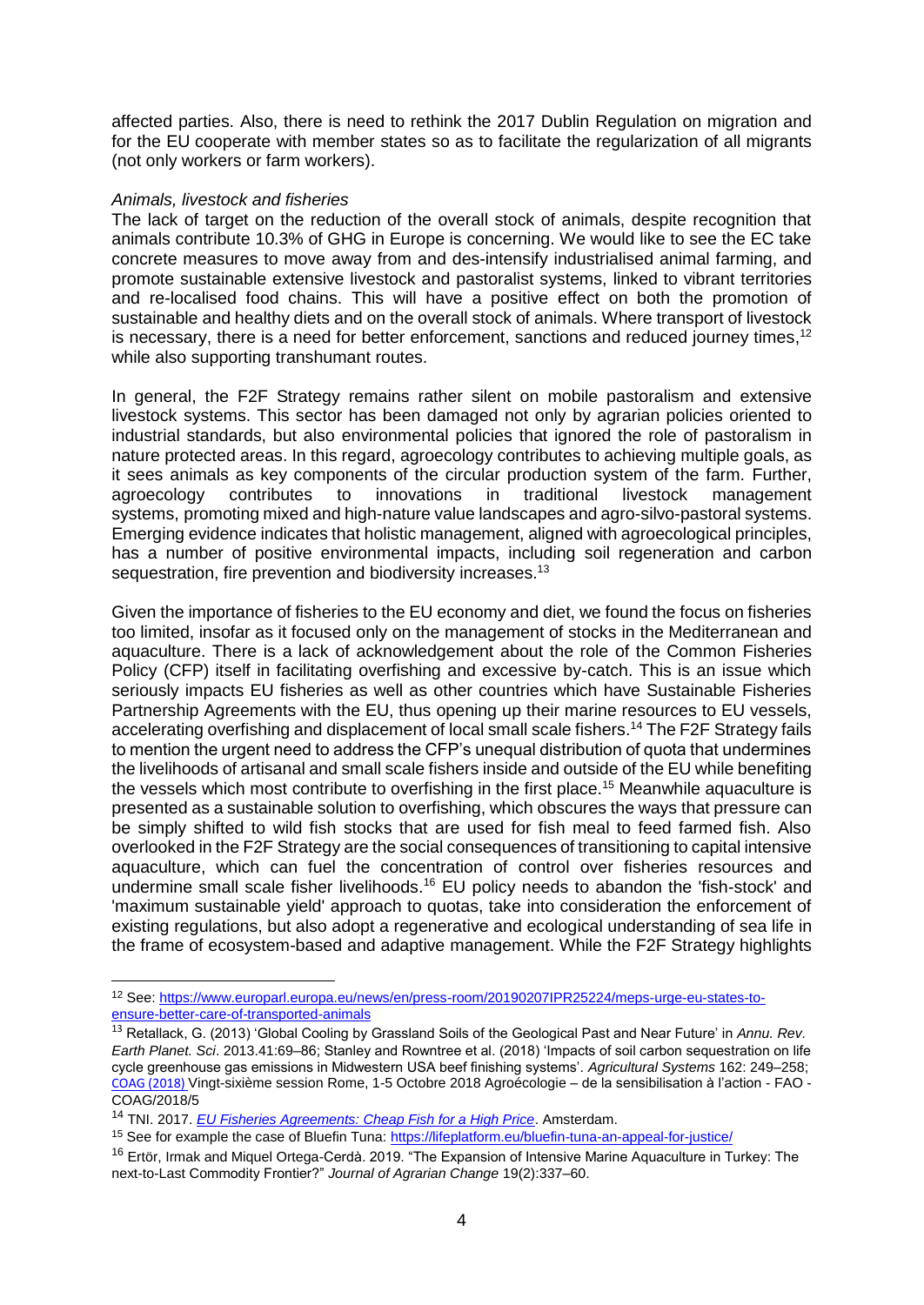the importance of strengthening fishers' position in the supply chain, it does not prioritise clearly enough the position of small-scale and artisanal fishers, who are a cornerstone of resilient and sustainable food systems. Importantly, it also doesn't outline *how* the historic inequalities and unsustainable practices facilitated by the CFP will be reversed.

## **The role of cities**

While we commend the focus on shorter food chains and the promotion of circular economies, we note that the F2F Strategy does not address the role that processes of urbanisation have in determining the structural, infrastructural and policy conditions that enable farmers to operate as stewards of ecological resources in urban and periurban contexts. For food production to happen closer to cities, and for a broader cultural and social engagement with sustainable farming, the F2F Strategy should acknowledge the role of cities in both the governance of natural resources (land, soils and nutrients) and the responsibility they have in devising education and training programmes and dedicated policies to support and enable the transition.

## **Consumption**

-

While the F2F Strategy recognises the relevance of 'food environments', it fails to promote changes that can deeply transform these and enable healthy and sustainable diets for all. In that form, the economic growth narrative leads the F2F Strategy to fall into contradictions between a free and informed consumer choice approach and an intervention approach through legal and normative measures (apart from the tax). As highlighted above, we support the use of tax incentives to contribute to changing production and consumption patterns (e.g. organic fruit and vegetables). However, we are concerned that these tax incentives could end up benefiting industrial organic farming rather than small-scale farmers. We are also worried with the lack of consideration of actions targeted to ensure low-income families' access to healthy and sustainable food.

The F2F Strategy has a focus on adapting marketing and advertising strategies taking into account the needs of the most vulnerable (e.g. kids); yet, it fails to take the next step in restricting these. There is evidence that aiming to empower consumers through information and/or labelling is not enough to change consumer choices.<sup>17,18</sup> Rather, the food environment and access to affordable sustainable, healthy and culturally appropriate food for everyone should be the objective. The F2F Strategy dedicates particular attention to the 'rights' of consumers to choose among different products and the importance that labelling has in directing this action. Although we appreciate the importance of transparency and the role that information plays in improving consumption habits, the F2F Strategy does not pay enough attention to the multiple structural constraints that often define consumers' possibility to choose (financial precarity/relative poverty, living in a food desert, etc.).

Towards this end, the F2F Strategy adds little on how to obtain a more ideal food environment, or how to provoke related dietary consumption shifts for those who most need it, recognizing inequalities in access to healthy food. There is mention of the need to reduce red meat consumption, which has also been recommended by the Intergovernmental Panel on Climate Change.<sup>19</sup> However, the F2F Strategy remains unclear on how this reduction can be achieved. Finally, it is regrettable that despite advocating for informed consumer choices, education to

<sup>17</sup> SAPEA. 2020. *A Sustainable Food System for the EU*. Brussels.

<sup>18</sup> HLPE. 2017. *Nutrition and Food Systems*. Rome: Committee on World Food Security.

<sup>&</sup>lt;sup>19</sup> Intergovernmental Panel on Climate Change. 2019. [Climate Change and Land.](https://www.ipcc.ch/site/assets/uploads/sites/4/2020/02/SRCCL-Complete-BOOK-LRES.pdf) An IPCC Special Report on climate change, desertification, land degradation, sustainable land management, food security, and greenhouse gas fluxes in terrestrial ecosystems.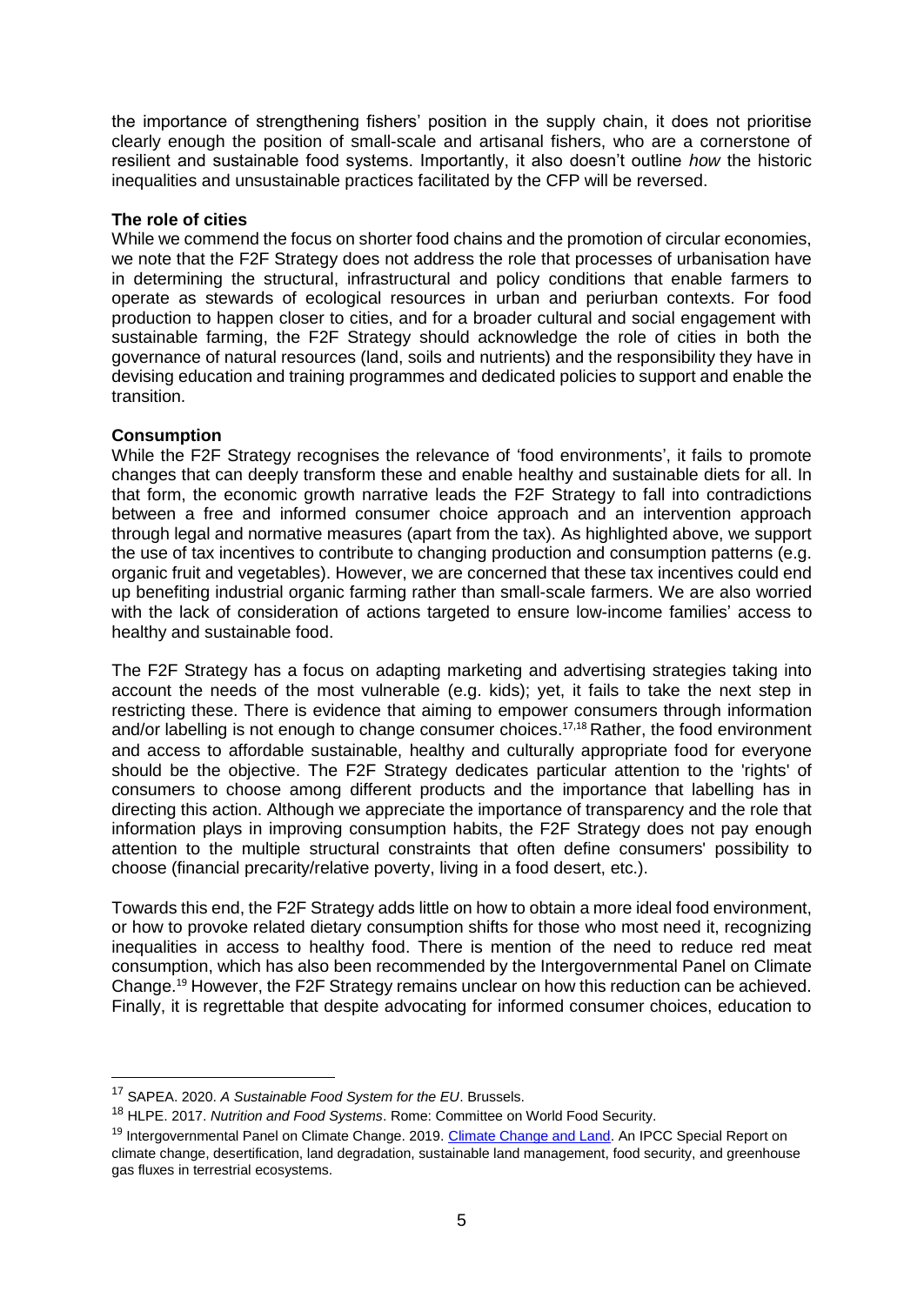children on agriculture and healthy and sustainable diets is not considered in the F2F Strategy.<sup>20</sup>

In addition, the F2F appears to suggest that the only role of European people in the construction of a sustainable food system is that of voting with their wallets and consuming: this dismisses the political nature of food and food systems and the fact that Europeans are first of all citizens with the right to vote and the right to be directly involved in democratic and open processes around the future of their food, a key element of food sovereignty.

# **Trade**

As the primary food importer and food exporter in the world, the EU needs to show leadership and induce changes in international trade regimes so as to prioritize social and environmental justice. We are pleased to see that the EU is prepared to lead by example and support transitions towards more sustainable practices by our trading partners.

We are disappointed that the F2F approach provides only a generic indication of cooperation for the Green Alliance on sustainable food systems and promotion of food security by means of international development to trade, while providing no indication of specific linked objectives to the social sustainability of food systems or a budget to favour the global adaptation of standards. There is a lack of discussion on the distortive role of Green box subsidies, which represent the biggest part of the CAP subsidies, as long as priority is given to export (i.e. through CAP and the Next Generation EU recovery plan).

## **Governance**

-

Within the F2F Strategy, different governance mechanisms, actors and spatial scales are mentioned, but a democratic approach is lacking. We have seen with the COVID-19 crisis that sustainable, decentralized food systems linking rural to urban environments are indispensable and more resilient than long-distance chains to shocks. These re-localized food systems need to be supported by the state, but this won't be possible so long as the focus remains on competitiveness and thus on economic growth and the capitalist market. A multi-level governance approach would favour the guarantee of human rights and the democratization of decision-making spaces. In that regard, we regret that the F2F Strategy advances a vision for change that puts high hopes in corporations and consumers as drivers of change but ignores farmers, food workers, citizens and social movements as crucial agents of food system change.

### **International cooperation and multilateral fora**

The scant reference to the objectives of EU international cooperation reads like a shopping list rather than a carefully thought-out policy orientation to support territorial food systems based on small-scale agroecological production and privileging family farmers' access to domestic markets. Instead, the current trend to use public cooperation funds to 'crowd in' European private sector investments in agriculture leads to the producers' incorporation into agribusiness-led value chains in which they lose the autonomy which is the basis of their resilience.

We regret that 'transversal objectives such as human rights, gender and peace' are promised only 'due consideration' whereas they should be the guiding principles of the entire F2F Strategy.

Finally, we regret that the reference to relevant multilateral fora cites the UN Food Systems Summit, highly deficient in transparency and legitimacy, and neglects to mention the UN

<sup>&</sup>lt;sup>20</sup> FAO. (2016). Report of the Regional Symposium on Agroecology for Sustainable Agriculture of the Regional [Symposium.](http://www.fao.org/3/a-i7604e.pdf) Rome.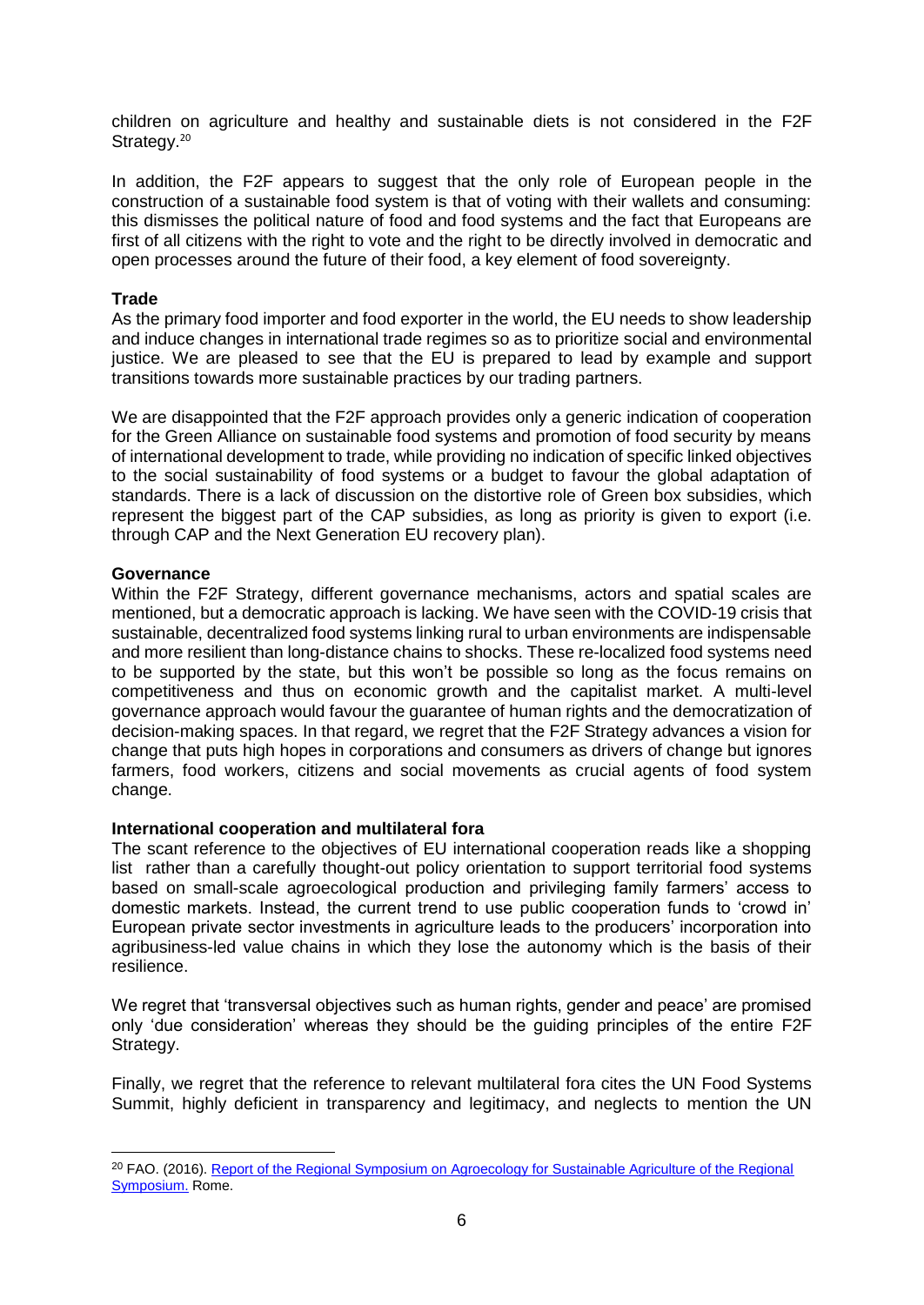Committee on World Food Security, the only global food policy forum in which the small-scale producers who feed the world and other social constituencies are full participants.

## **Research and Innovation**

-

We are concerned that the Research and Innovation (R&I) approach outlined in the F2F Strategy is framed as overtly technical, thereby not only overlooking social innovation, but also social science and humanities research. These are crucial in the endeavour to understand and drive the complex social transformations necessary to achieve just and sustainable food systems.<sup>21</sup>

The claims of the F2F Strategy related to the bio-economy, bio-based (circular) economy and biotechnology are not detailed enough to give clear directions to research that is ethical and that promotes sustainable farming. Such research needs to be designed in cooperation with farmers and citizens. With respect to encompassing a systemic vision, the F2F Strategy fails to explicitly incorporate R&I processes linked to power concentration, territories and people, increasing access to seeds, land and water, and developing and supporting food and kitchen cultivation projects that guarantee the right to healthy and nutritious food and are founded on principles of social justice. We are concerned that the heavy focus on digitalization can lead to capital intensive modes of production and in turn dependency and further reduction in the number of small-scale EU farms.

As researchers, we are concerned about the financing of the F2F Strategy and the role that private capital may play in defining the future of the EU food system. We consider it necessary to specify the parameters and requirements related to the objectives of R&I investments and their impacts and we question the applicability to the F2F context of an EU taxonomy on green investments that upholds the logic and interests of financial actors rather than the interests of food producers and communities. For this reason, we consider that, rather than opening the doors to sustainable finances aimed at supporting capital intensive projects and speeding up the digitalization of low hanging fruits, the F2F Strategy must favour mechanisms for ethical finance that supports cooperatives and mutualism. Such mechanisms should be more aligned to the scale and reality of agroecological production.

In light of these concerns, we recognize that important steps have been made with this F2F Strategy. We also recognize the challenges associated with developing an ambitious F2F Strategy for complex food systems during a moment of compounding crises. Once again however, policy lags behind scientific evidence and we are adamant that the F2F Strategy does not go far enough to ensuring diverse, sustainable and just food systems for all in the EU.

We are prepared to work with the EC to address the concerns raised above to drive forward a more ambitious F2F Strategy for a fair, healthy, rights-based and environmentally-friendly food system.

<sup>&</sup>lt;sup>21</sup> 'Just sustainabilities' highlights the need to consider the well-being of future generations in any understanding of sustainable food justice, attending not only to inter-generational justice, but also intra-generational justice. See: Agyeman, J.; Bullard, R.D.; Evans, B. Just Sustainabilities: Development in an Unequal World; Earthscan: London, UK, 2003.